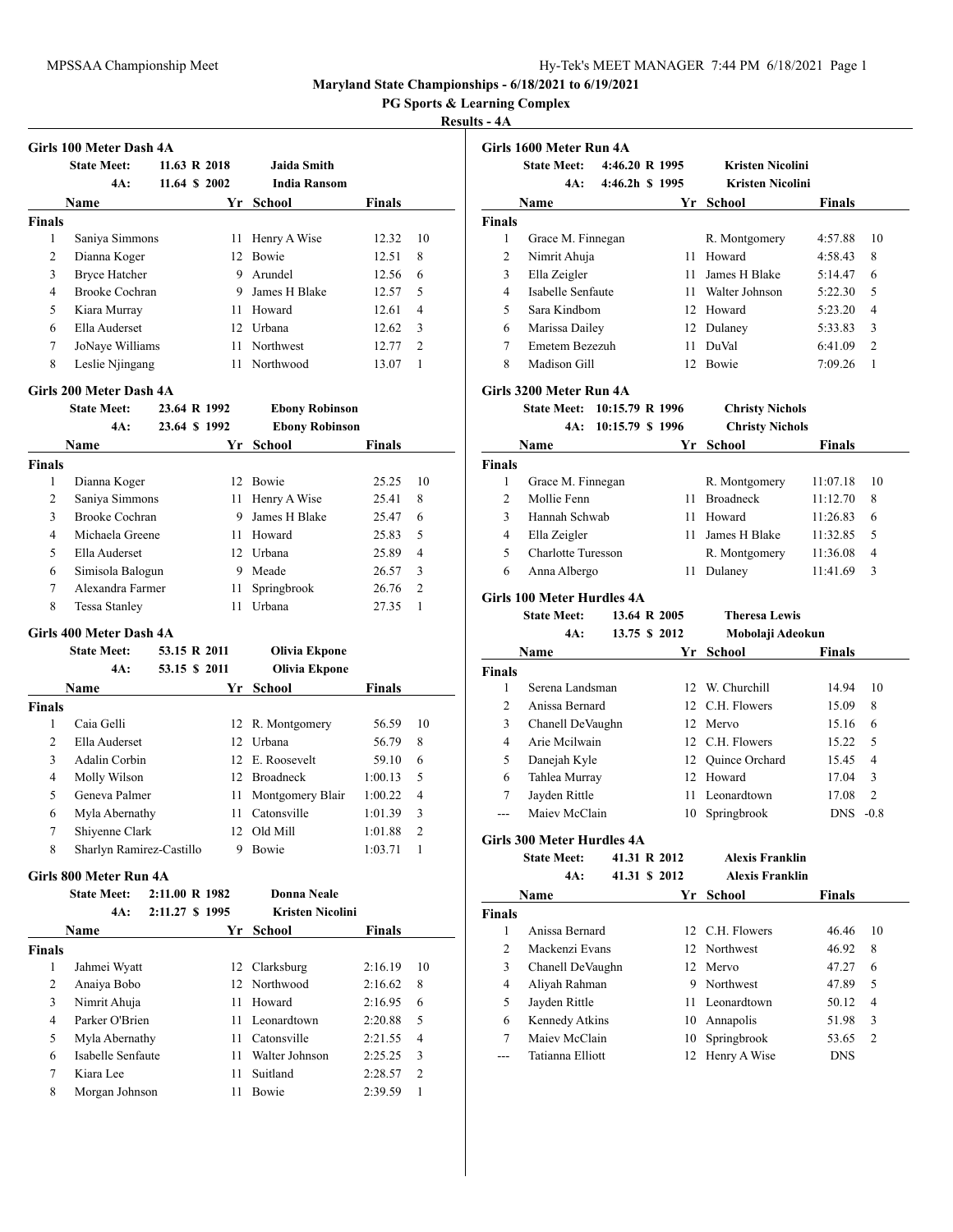**PG Sports & Learning Complex**

|               | Girls 4x100 Meter Relay 4A                       |                 |                              |    |
|---------------|--------------------------------------------------|-----------------|------------------------------|----|
|               | <b>State Meet:</b>                               | 46.83 R 2002    | Largo                        |    |
|               | N McKenzie, S Davis, V Sessa, I Ransom           |                 |                              |    |
|               | 4A:                                              | 46.83 \$ 2002   | Largo                        |    |
|               | N McKenzie, S Savis, V Sessa, I Ransom           |                 |                              |    |
|               | Team                                             | Relay           | Finals                       |    |
| <b>Finals</b> |                                                  |                 |                              |    |
| 1             | Northwest                                        |                 | 49.88                        | 10 |
|               | 1) Ashley-Malaika Ayukegba 11                    |                 | 2) Ayah Rahman 11            |    |
|               | 3) Maureen Leintu 11                             |                 | 4) JoNaye Williams 11        |    |
| 2             | Meade                                            |                 | 49.93                        | 8  |
|               | 1) Simisola Balogun 9                            |                 | 2) Janayis Mendoza 9         |    |
|               | 3) Olutobi Balogun 12                            |                 | 4) Elle Pearsall 10          |    |
| 3             | Urbana                                           |                 | 50.61                        | 6  |
|               | 1) Haley Smith 9                                 |                 | 2) Angeline Amefia 10        |    |
|               | 3) Ella Auderset 12                              |                 | 4) Tessa Stanley 11          |    |
| 4             | Henry A Wise                                     |                 | 50.77                        | 5  |
|               | 1) Tatianna Elliott 12                           |                 | 2) Saniya Simmons 11         |    |
|               | 3) Dakota Brown 9                                |                 | 4) Sanaa Sharps 12           |    |
| 5             | James Hubert Blake                               |                 | 50.94                        | 4  |
|               | 1) Serenity Charlery 9<br>3) Alyssa Forrester 10 |                 | 2) Gabrielle Franklin 10     |    |
| 6             | Howard                                           |                 | 4) Brooke Cochran 9<br>50.96 | 3  |
|               | 1) sheena Haroon 10                              |                 | 2) Olivia Hammond 11         |    |
|               | 3) Tahlea Murray 12                              |                 | 4) Kiara Murray 11           |    |
| 7             | Paint Branch                                     |                 | 51.09                        | 2  |
|               | 1) Maria Poulos 11                               |                 | 2) Faith Dallo 11            |    |
|               | 3) Syanne Thorpe 11                              |                 | 4) Princess Asante 11        |    |
|               | Eleanor Roosevelt                                |                 | DO                           |    |
|               | 1) Khiaya Johnson 11                             |                 | 2) Adala Corbin 12           |    |
|               | 3) Adalin Corbin 12                              |                 | 4) Lauryn Djaduga 9          |    |
|               | Girls 4x200 Meter Relay 4A                       |                 |                              |    |
|               | <b>State Meet:</b>                               | 1:37.41 R 2006  | <b>Eleanor Roosevelt</b>     |    |
|               | D Anyanwu, E Hilaire, T Jameson, T Jameson       |                 |                              |    |
|               | <b>State Meet:</b>                               | 1:37.41 R 2009  | <b>Eleanor Roosevelt</b>     |    |
|               | 4A:<br>1:37.41 \$ 2006                           |                 | <b>Eleanor Roosevelt</b>     |    |
|               | D Anyanwu, E Hilaire, Tam Jamison, Tak Jamison   |                 |                              |    |
|               | 4A:                                              | 1:37.41 \$ 2009 | <b>E. Roosevelt</b>          |    |
|               | A Adenikinju, J McCammon, A Scott, A Charles     |                 |                              |    |
|               | <b>Team</b>                                      | Relay           | <b>Finals</b>                |    |
| <b>Finals</b> |                                                  |                 |                              |    |
| 1             | Howard                                           |                 | 1:44.64                      | 10 |
|               | 1) Michaela Greene 11                            |                 | 2) Olivia Hammond 11         |    |
|               | 3) Dakota West 9                                 |                 | 4) Kiara Murray 11           |    |
| 2             | Northwood                                        |                 | 1:45.96                      | 8  |
|               | 1) Elizabeth Sampson 12                          |                 | 2) Janet Rosetti 12          |    |
|               | 3) Amaya Cummings 10                             |                 | 4) Leslie Njingang 11        |    |
| 3             | Northwest                                        |                 | 1:46.70                      | 6  |
|               | 1) Mackenzi Evans 12                             |                 | 2) Ayah Rahman 11            |    |
|               | 3) Maureen Leintu 11                             |                 | 4) JoNaye Williams 11        |    |
| 4             | Henry A Wise                                     |                 | 1:47.84                      | 5  |
|               | 1) Aalayah Harrod 11                             |                 | 2) Saniya Simmons 11         |    |
|               | 3) Dakota Brown 9                                |                 | 4) Sanaa Sharps 12           |    |

| 5<br>1:48.34<br>4<br>Meade<br>1) Olutobi Balogun 12<br>2) Janayis Mendoza 9<br>3) Elle Pearsall 10<br>4) Simisola Balogun 9<br>Quince Orchard<br>1:48.77<br>3<br>6<br>1) Kameran Williams 10<br>2) Jaylen Panjehshahi 11<br>3) Manie Mevo 11<br>4) Danejah Kyle 12<br>C.H. Flowers<br>1:48.93<br>2<br>7<br>1) Arie Mcilwain 12<br>2) Destiny Ehirim 12<br>3) Ameya Mcelhaney 9<br>4) Ji'mie Womack 9<br><b>James Hubert Blake</b><br>8<br>1:49.65<br>1<br>1) Brooke Cochran 9<br>2) Alyssa Forrester 10<br>3) Serenity Charlery 9<br>4) Gabrielle Franklin 10<br>Girls 4x400 Meter Relay 4A<br>3:46.22 R 2011<br><b>State Meet:</b><br><b>Northwest</b><br>T Wellman, B Eckerstrom, I Knight, O Ekpone<br>3:46.22 \$ 2011<br>4A:<br><b>Northwest</b><br>T Wellman, B Eckerstrom, I Knight, O Ekpone<br>Team<br>Relay<br>Finals<br><b>Finals</b><br>1<br>Urbana<br>4:02.29<br>10<br>1) Camryn Lowery 9<br>2) Emily McDonnell 11<br>3) Angeline Amefia 10<br>4) Karly McDonnell 11<br>Richard Montgomery<br>2<br>4:05.93<br>8<br>1) Cate Christopher<br>2) Caia Gelli 12<br>3) Anushka L. Iyer<br>4) Rachel Song<br>Howard<br>3<br>4:06.24<br>6<br>1) Dakota West 9<br>2) Hayley Long 12<br>3) Michaela Greene 11<br>4) Nimrit Ahuja 11<br>Leonardtown<br>4:06.91<br>5<br>4<br>1) Ella Combs 10<br>2) Layla James 11<br>3) Nelle Ray 12<br>4) Tyler Vallandingham 12<br>Northwood<br>5<br>4:12.98<br>4<br>1) Byriana Kelly<br>2) Marley Vollmerhausen<br>3) Olivia Rosemond 11<br>4) Anaiya Bobo 12<br>C.H. Flowers<br>4:13.41<br>3<br>6<br>1) Ji'mie Womack 9<br>2) Anissa Bernard 12<br>4) Ameya Mcelhaney 9<br>3) Arie Mcilwain 12<br>James Hubert Blake<br>4:24.02<br>2<br>7<br>1) Alyssa Forrester 10<br>2) Ella Zeigler 11<br>3) Tianna White 12<br>4) Gabrielle Franklin 10<br>Suitland<br>4:57.49<br>8<br>1<br>2) Brittany Ausberry 11<br>1) Marcea Gadson 11<br>3) Kiara Lee 11<br>4) Juelle Ford 9<br>Girls 4x800 Meter Relay 4A<br>9:04.39 R 2010<br><b>State Meet:</b><br><b>Thomas W. Wooton</b><br>C Duvall, J Rubin, A Maxwell, G Corbett<br>4A:<br>9:04.39 \$ 2010<br><b>Thomas W. Wootton</b><br>C Duvall, J Rubin, A Maxwell, G Corbett<br>Team<br>Relay<br>Finals<br>Finals<br>1<br>Walter Johnson<br>9:26.56<br>10<br>1) Emma Kothari 11<br>2) MacKensie Raue 9<br>3) Katie Dutko 9<br>4) Isabelle Senfaute 11 |  |  |
|----------------------------------------------------------------------------------------------------------------------------------------------------------------------------------------------------------------------------------------------------------------------------------------------------------------------------------------------------------------------------------------------------------------------------------------------------------------------------------------------------------------------------------------------------------------------------------------------------------------------------------------------------------------------------------------------------------------------------------------------------------------------------------------------------------------------------------------------------------------------------------------------------------------------------------------------------------------------------------------------------------------------------------------------------------------------------------------------------------------------------------------------------------------------------------------------------------------------------------------------------------------------------------------------------------------------------------------------------------------------------------------------------------------------------------------------------------------------------------------------------------------------------------------------------------------------------------------------------------------------------------------------------------------------------------------------------------------------------------------------------------------------------------------------------------------------------------------------------------------------------------------------------------------------------------------------------------------------------------------------------------------------------------------------------------------------------------------------------------------------------------------------------------------------------------------------------------------------------------------------------------------------------------------------------------------------------------|--|--|
|                                                                                                                                                                                                                                                                                                                                                                                                                                                                                                                                                                                                                                                                                                                                                                                                                                                                                                                                                                                                                                                                                                                                                                                                                                                                                                                                                                                                                                                                                                                                                                                                                                                                                                                                                                                                                                                                                                                                                                                                                                                                                                                                                                                                                                                                                                                                  |  |  |
|                                                                                                                                                                                                                                                                                                                                                                                                                                                                                                                                                                                                                                                                                                                                                                                                                                                                                                                                                                                                                                                                                                                                                                                                                                                                                                                                                                                                                                                                                                                                                                                                                                                                                                                                                                                                                                                                                                                                                                                                                                                                                                                                                                                                                                                                                                                                  |  |  |
|                                                                                                                                                                                                                                                                                                                                                                                                                                                                                                                                                                                                                                                                                                                                                                                                                                                                                                                                                                                                                                                                                                                                                                                                                                                                                                                                                                                                                                                                                                                                                                                                                                                                                                                                                                                                                                                                                                                                                                                                                                                                                                                                                                                                                                                                                                                                  |  |  |
|                                                                                                                                                                                                                                                                                                                                                                                                                                                                                                                                                                                                                                                                                                                                                                                                                                                                                                                                                                                                                                                                                                                                                                                                                                                                                                                                                                                                                                                                                                                                                                                                                                                                                                                                                                                                                                                                                                                                                                                                                                                                                                                                                                                                                                                                                                                                  |  |  |
|                                                                                                                                                                                                                                                                                                                                                                                                                                                                                                                                                                                                                                                                                                                                                                                                                                                                                                                                                                                                                                                                                                                                                                                                                                                                                                                                                                                                                                                                                                                                                                                                                                                                                                                                                                                                                                                                                                                                                                                                                                                                                                                                                                                                                                                                                                                                  |  |  |
|                                                                                                                                                                                                                                                                                                                                                                                                                                                                                                                                                                                                                                                                                                                                                                                                                                                                                                                                                                                                                                                                                                                                                                                                                                                                                                                                                                                                                                                                                                                                                                                                                                                                                                                                                                                                                                                                                                                                                                                                                                                                                                                                                                                                                                                                                                                                  |  |  |
|                                                                                                                                                                                                                                                                                                                                                                                                                                                                                                                                                                                                                                                                                                                                                                                                                                                                                                                                                                                                                                                                                                                                                                                                                                                                                                                                                                                                                                                                                                                                                                                                                                                                                                                                                                                                                                                                                                                                                                                                                                                                                                                                                                                                                                                                                                                                  |  |  |
|                                                                                                                                                                                                                                                                                                                                                                                                                                                                                                                                                                                                                                                                                                                                                                                                                                                                                                                                                                                                                                                                                                                                                                                                                                                                                                                                                                                                                                                                                                                                                                                                                                                                                                                                                                                                                                                                                                                                                                                                                                                                                                                                                                                                                                                                                                                                  |  |  |
|                                                                                                                                                                                                                                                                                                                                                                                                                                                                                                                                                                                                                                                                                                                                                                                                                                                                                                                                                                                                                                                                                                                                                                                                                                                                                                                                                                                                                                                                                                                                                                                                                                                                                                                                                                                                                                                                                                                                                                                                                                                                                                                                                                                                                                                                                                                                  |  |  |
|                                                                                                                                                                                                                                                                                                                                                                                                                                                                                                                                                                                                                                                                                                                                                                                                                                                                                                                                                                                                                                                                                                                                                                                                                                                                                                                                                                                                                                                                                                                                                                                                                                                                                                                                                                                                                                                                                                                                                                                                                                                                                                                                                                                                                                                                                                                                  |  |  |
|                                                                                                                                                                                                                                                                                                                                                                                                                                                                                                                                                                                                                                                                                                                                                                                                                                                                                                                                                                                                                                                                                                                                                                                                                                                                                                                                                                                                                                                                                                                                                                                                                                                                                                                                                                                                                                                                                                                                                                                                                                                                                                                                                                                                                                                                                                                                  |  |  |
|                                                                                                                                                                                                                                                                                                                                                                                                                                                                                                                                                                                                                                                                                                                                                                                                                                                                                                                                                                                                                                                                                                                                                                                                                                                                                                                                                                                                                                                                                                                                                                                                                                                                                                                                                                                                                                                                                                                                                                                                                                                                                                                                                                                                                                                                                                                                  |  |  |
|                                                                                                                                                                                                                                                                                                                                                                                                                                                                                                                                                                                                                                                                                                                                                                                                                                                                                                                                                                                                                                                                                                                                                                                                                                                                                                                                                                                                                                                                                                                                                                                                                                                                                                                                                                                                                                                                                                                                                                                                                                                                                                                                                                                                                                                                                                                                  |  |  |
|                                                                                                                                                                                                                                                                                                                                                                                                                                                                                                                                                                                                                                                                                                                                                                                                                                                                                                                                                                                                                                                                                                                                                                                                                                                                                                                                                                                                                                                                                                                                                                                                                                                                                                                                                                                                                                                                                                                                                                                                                                                                                                                                                                                                                                                                                                                                  |  |  |
|                                                                                                                                                                                                                                                                                                                                                                                                                                                                                                                                                                                                                                                                                                                                                                                                                                                                                                                                                                                                                                                                                                                                                                                                                                                                                                                                                                                                                                                                                                                                                                                                                                                                                                                                                                                                                                                                                                                                                                                                                                                                                                                                                                                                                                                                                                                                  |  |  |
|                                                                                                                                                                                                                                                                                                                                                                                                                                                                                                                                                                                                                                                                                                                                                                                                                                                                                                                                                                                                                                                                                                                                                                                                                                                                                                                                                                                                                                                                                                                                                                                                                                                                                                                                                                                                                                                                                                                                                                                                                                                                                                                                                                                                                                                                                                                                  |  |  |
|                                                                                                                                                                                                                                                                                                                                                                                                                                                                                                                                                                                                                                                                                                                                                                                                                                                                                                                                                                                                                                                                                                                                                                                                                                                                                                                                                                                                                                                                                                                                                                                                                                                                                                                                                                                                                                                                                                                                                                                                                                                                                                                                                                                                                                                                                                                                  |  |  |
|                                                                                                                                                                                                                                                                                                                                                                                                                                                                                                                                                                                                                                                                                                                                                                                                                                                                                                                                                                                                                                                                                                                                                                                                                                                                                                                                                                                                                                                                                                                                                                                                                                                                                                                                                                                                                                                                                                                                                                                                                                                                                                                                                                                                                                                                                                                                  |  |  |
|                                                                                                                                                                                                                                                                                                                                                                                                                                                                                                                                                                                                                                                                                                                                                                                                                                                                                                                                                                                                                                                                                                                                                                                                                                                                                                                                                                                                                                                                                                                                                                                                                                                                                                                                                                                                                                                                                                                                                                                                                                                                                                                                                                                                                                                                                                                                  |  |  |
|                                                                                                                                                                                                                                                                                                                                                                                                                                                                                                                                                                                                                                                                                                                                                                                                                                                                                                                                                                                                                                                                                                                                                                                                                                                                                                                                                                                                                                                                                                                                                                                                                                                                                                                                                                                                                                                                                                                                                                                                                                                                                                                                                                                                                                                                                                                                  |  |  |
|                                                                                                                                                                                                                                                                                                                                                                                                                                                                                                                                                                                                                                                                                                                                                                                                                                                                                                                                                                                                                                                                                                                                                                                                                                                                                                                                                                                                                                                                                                                                                                                                                                                                                                                                                                                                                                                                                                                                                                                                                                                                                                                                                                                                                                                                                                                                  |  |  |
|                                                                                                                                                                                                                                                                                                                                                                                                                                                                                                                                                                                                                                                                                                                                                                                                                                                                                                                                                                                                                                                                                                                                                                                                                                                                                                                                                                                                                                                                                                                                                                                                                                                                                                                                                                                                                                                                                                                                                                                                                                                                                                                                                                                                                                                                                                                                  |  |  |
|                                                                                                                                                                                                                                                                                                                                                                                                                                                                                                                                                                                                                                                                                                                                                                                                                                                                                                                                                                                                                                                                                                                                                                                                                                                                                                                                                                                                                                                                                                                                                                                                                                                                                                                                                                                                                                                                                                                                                                                                                                                                                                                                                                                                                                                                                                                                  |  |  |
|                                                                                                                                                                                                                                                                                                                                                                                                                                                                                                                                                                                                                                                                                                                                                                                                                                                                                                                                                                                                                                                                                                                                                                                                                                                                                                                                                                                                                                                                                                                                                                                                                                                                                                                                                                                                                                                                                                                                                                                                                                                                                                                                                                                                                                                                                                                                  |  |  |
|                                                                                                                                                                                                                                                                                                                                                                                                                                                                                                                                                                                                                                                                                                                                                                                                                                                                                                                                                                                                                                                                                                                                                                                                                                                                                                                                                                                                                                                                                                                                                                                                                                                                                                                                                                                                                                                                                                                                                                                                                                                                                                                                                                                                                                                                                                                                  |  |  |
|                                                                                                                                                                                                                                                                                                                                                                                                                                                                                                                                                                                                                                                                                                                                                                                                                                                                                                                                                                                                                                                                                                                                                                                                                                                                                                                                                                                                                                                                                                                                                                                                                                                                                                                                                                                                                                                                                                                                                                                                                                                                                                                                                                                                                                                                                                                                  |  |  |
|                                                                                                                                                                                                                                                                                                                                                                                                                                                                                                                                                                                                                                                                                                                                                                                                                                                                                                                                                                                                                                                                                                                                                                                                                                                                                                                                                                                                                                                                                                                                                                                                                                                                                                                                                                                                                                                                                                                                                                                                                                                                                                                                                                                                                                                                                                                                  |  |  |
|                                                                                                                                                                                                                                                                                                                                                                                                                                                                                                                                                                                                                                                                                                                                                                                                                                                                                                                                                                                                                                                                                                                                                                                                                                                                                                                                                                                                                                                                                                                                                                                                                                                                                                                                                                                                                                                                                                                                                                                                                                                                                                                                                                                                                                                                                                                                  |  |  |
|                                                                                                                                                                                                                                                                                                                                                                                                                                                                                                                                                                                                                                                                                                                                                                                                                                                                                                                                                                                                                                                                                                                                                                                                                                                                                                                                                                                                                                                                                                                                                                                                                                                                                                                                                                                                                                                                                                                                                                                                                                                                                                                                                                                                                                                                                                                                  |  |  |
|                                                                                                                                                                                                                                                                                                                                                                                                                                                                                                                                                                                                                                                                                                                                                                                                                                                                                                                                                                                                                                                                                                                                                                                                                                                                                                                                                                                                                                                                                                                                                                                                                                                                                                                                                                                                                                                                                                                                                                                                                                                                                                                                                                                                                                                                                                                                  |  |  |
|                                                                                                                                                                                                                                                                                                                                                                                                                                                                                                                                                                                                                                                                                                                                                                                                                                                                                                                                                                                                                                                                                                                                                                                                                                                                                                                                                                                                                                                                                                                                                                                                                                                                                                                                                                                                                                                                                                                                                                                                                                                                                                                                                                                                                                                                                                                                  |  |  |
|                                                                                                                                                                                                                                                                                                                                                                                                                                                                                                                                                                                                                                                                                                                                                                                                                                                                                                                                                                                                                                                                                                                                                                                                                                                                                                                                                                                                                                                                                                                                                                                                                                                                                                                                                                                                                                                                                                                                                                                                                                                                                                                                                                                                                                                                                                                                  |  |  |
|                                                                                                                                                                                                                                                                                                                                                                                                                                                                                                                                                                                                                                                                                                                                                                                                                                                                                                                                                                                                                                                                                                                                                                                                                                                                                                                                                                                                                                                                                                                                                                                                                                                                                                                                                                                                                                                                                                                                                                                                                                                                                                                                                                                                                                                                                                                                  |  |  |
|                                                                                                                                                                                                                                                                                                                                                                                                                                                                                                                                                                                                                                                                                                                                                                                                                                                                                                                                                                                                                                                                                                                                                                                                                                                                                                                                                                                                                                                                                                                                                                                                                                                                                                                                                                                                                                                                                                                                                                                                                                                                                                                                                                                                                                                                                                                                  |  |  |
|                                                                                                                                                                                                                                                                                                                                                                                                                                                                                                                                                                                                                                                                                                                                                                                                                                                                                                                                                                                                                                                                                                                                                                                                                                                                                                                                                                                                                                                                                                                                                                                                                                                                                                                                                                                                                                                                                                                                                                                                                                                                                                                                                                                                                                                                                                                                  |  |  |
|                                                                                                                                                                                                                                                                                                                                                                                                                                                                                                                                                                                                                                                                                                                                                                                                                                                                                                                                                                                                                                                                                                                                                                                                                                                                                                                                                                                                                                                                                                                                                                                                                                                                                                                                                                                                                                                                                                                                                                                                                                                                                                                                                                                                                                                                                                                                  |  |  |
|                                                                                                                                                                                                                                                                                                                                                                                                                                                                                                                                                                                                                                                                                                                                                                                                                                                                                                                                                                                                                                                                                                                                                                                                                                                                                                                                                                                                                                                                                                                                                                                                                                                                                                                                                                                                                                                                                                                                                                                                                                                                                                                                                                                                                                                                                                                                  |  |  |
|                                                                                                                                                                                                                                                                                                                                                                                                                                                                                                                                                                                                                                                                                                                                                                                                                                                                                                                                                                                                                                                                                                                                                                                                                                                                                                                                                                                                                                                                                                                                                                                                                                                                                                                                                                                                                                                                                                                                                                                                                                                                                                                                                                                                                                                                                                                                  |  |  |
|                                                                                                                                                                                                                                                                                                                                                                                                                                                                                                                                                                                                                                                                                                                                                                                                                                                                                                                                                                                                                                                                                                                                                                                                                                                                                                                                                                                                                                                                                                                                                                                                                                                                                                                                                                                                                                                                                                                                                                                                                                                                                                                                                                                                                                                                                                                                  |  |  |
|                                                                                                                                                                                                                                                                                                                                                                                                                                                                                                                                                                                                                                                                                                                                                                                                                                                                                                                                                                                                                                                                                                                                                                                                                                                                                                                                                                                                                                                                                                                                                                                                                                                                                                                                                                                                                                                                                                                                                                                                                                                                                                                                                                                                                                                                                                                                  |  |  |
|                                                                                                                                                                                                                                                                                                                                                                                                                                                                                                                                                                                                                                                                                                                                                                                                                                                                                                                                                                                                                                                                                                                                                                                                                                                                                                                                                                                                                                                                                                                                                                                                                                                                                                                                                                                                                                                                                                                                                                                                                                                                                                                                                                                                                                                                                                                                  |  |  |
|                                                                                                                                                                                                                                                                                                                                                                                                                                                                                                                                                                                                                                                                                                                                                                                                                                                                                                                                                                                                                                                                                                                                                                                                                                                                                                                                                                                                                                                                                                                                                                                                                                                                                                                                                                                                                                                                                                                                                                                                                                                                                                                                                                                                                                                                                                                                  |  |  |
|                                                                                                                                                                                                                                                                                                                                                                                                                                                                                                                                                                                                                                                                                                                                                                                                                                                                                                                                                                                                                                                                                                                                                                                                                                                                                                                                                                                                                                                                                                                                                                                                                                                                                                                                                                                                                                                                                                                                                                                                                                                                                                                                                                                                                                                                                                                                  |  |  |
|                                                                                                                                                                                                                                                                                                                                                                                                                                                                                                                                                                                                                                                                                                                                                                                                                                                                                                                                                                                                                                                                                                                                                                                                                                                                                                                                                                                                                                                                                                                                                                                                                                                                                                                                                                                                                                                                                                                                                                                                                                                                                                                                                                                                                                                                                                                                  |  |  |
|                                                                                                                                                                                                                                                                                                                                                                                                                                                                                                                                                                                                                                                                                                                                                                                                                                                                                                                                                                                                                                                                                                                                                                                                                                                                                                                                                                                                                                                                                                                                                                                                                                                                                                                                                                                                                                                                                                                                                                                                                                                                                                                                                                                                                                                                                                                                  |  |  |
|                                                                                                                                                                                                                                                                                                                                                                                                                                                                                                                                                                                                                                                                                                                                                                                                                                                                                                                                                                                                                                                                                                                                                                                                                                                                                                                                                                                                                                                                                                                                                                                                                                                                                                                                                                                                                                                                                                                                                                                                                                                                                                                                                                                                                                                                                                                                  |  |  |
|                                                                                                                                                                                                                                                                                                                                                                                                                                                                                                                                                                                                                                                                                                                                                                                                                                                                                                                                                                                                                                                                                                                                                                                                                                                                                                                                                                                                                                                                                                                                                                                                                                                                                                                                                                                                                                                                                                                                                                                                                                                                                                                                                                                                                                                                                                                                  |  |  |
|                                                                                                                                                                                                                                                                                                                                                                                                                                                                                                                                                                                                                                                                                                                                                                                                                                                                                                                                                                                                                                                                                                                                                                                                                                                                                                                                                                                                                                                                                                                                                                                                                                                                                                                                                                                                                                                                                                                                                                                                                                                                                                                                                                                                                                                                                                                                  |  |  |
|                                                                                                                                                                                                                                                                                                                                                                                                                                                                                                                                                                                                                                                                                                                                                                                                                                                                                                                                                                                                                                                                                                                                                                                                                                                                                                                                                                                                                                                                                                                                                                                                                                                                                                                                                                                                                                                                                                                                                                                                                                                                                                                                                                                                                                                                                                                                  |  |  |
|                                                                                                                                                                                                                                                                                                                                                                                                                                                                                                                                                                                                                                                                                                                                                                                                                                                                                                                                                                                                                                                                                                                                                                                                                                                                                                                                                                                                                                                                                                                                                                                                                                                                                                                                                                                                                                                                                                                                                                                                                                                                                                                                                                                                                                                                                                                                  |  |  |
|                                                                                                                                                                                                                                                                                                                                                                                                                                                                                                                                                                                                                                                                                                                                                                                                                                                                                                                                                                                                                                                                                                                                                                                                                                                                                                                                                                                                                                                                                                                                                                                                                                                                                                                                                                                                                                                                                                                                                                                                                                                                                                                                                                                                                                                                                                                                  |  |  |
|                                                                                                                                                                                                                                                                                                                                                                                                                                                                                                                                                                                                                                                                                                                                                                                                                                                                                                                                                                                                                                                                                                                                                                                                                                                                                                                                                                                                                                                                                                                                                                                                                                                                                                                                                                                                                                                                                                                                                                                                                                                                                                                                                                                                                                                                                                                                  |  |  |
|                                                                                                                                                                                                                                                                                                                                                                                                                                                                                                                                                                                                                                                                                                                                                                                                                                                                                                                                                                                                                                                                                                                                                                                                                                                                                                                                                                                                                                                                                                                                                                                                                                                                                                                                                                                                                                                                                                                                                                                                                                                                                                                                                                                                                                                                                                                                  |  |  |
|                                                                                                                                                                                                                                                                                                                                                                                                                                                                                                                                                                                                                                                                                                                                                                                                                                                                                                                                                                                                                                                                                                                                                                                                                                                                                                                                                                                                                                                                                                                                                                                                                                                                                                                                                                                                                                                                                                                                                                                                                                                                                                                                                                                                                                                                                                                                  |  |  |
|                                                                                                                                                                                                                                                                                                                                                                                                                                                                                                                                                                                                                                                                                                                                                                                                                                                                                                                                                                                                                                                                                                                                                                                                                                                                                                                                                                                                                                                                                                                                                                                                                                                                                                                                                                                                                                                                                                                                                                                                                                                                                                                                                                                                                                                                                                                                  |  |  |
|                                                                                                                                                                                                                                                                                                                                                                                                                                                                                                                                                                                                                                                                                                                                                                                                                                                                                                                                                                                                                                                                                                                                                                                                                                                                                                                                                                                                                                                                                                                                                                                                                                                                                                                                                                                                                                                                                                                                                                                                                                                                                                                                                                                                                                                                                                                                  |  |  |
|                                                                                                                                                                                                                                                                                                                                                                                                                                                                                                                                                                                                                                                                                                                                                                                                                                                                                                                                                                                                                                                                                                                                                                                                                                                                                                                                                                                                                                                                                                                                                                                                                                                                                                                                                                                                                                                                                                                                                                                                                                                                                                                                                                                                                                                                                                                                  |  |  |
|                                                                                                                                                                                                                                                                                                                                                                                                                                                                                                                                                                                                                                                                                                                                                                                                                                                                                                                                                                                                                                                                                                                                                                                                                                                                                                                                                                                                                                                                                                                                                                                                                                                                                                                                                                                                                                                                                                                                                                                                                                                                                                                                                                                                                                                                                                                                  |  |  |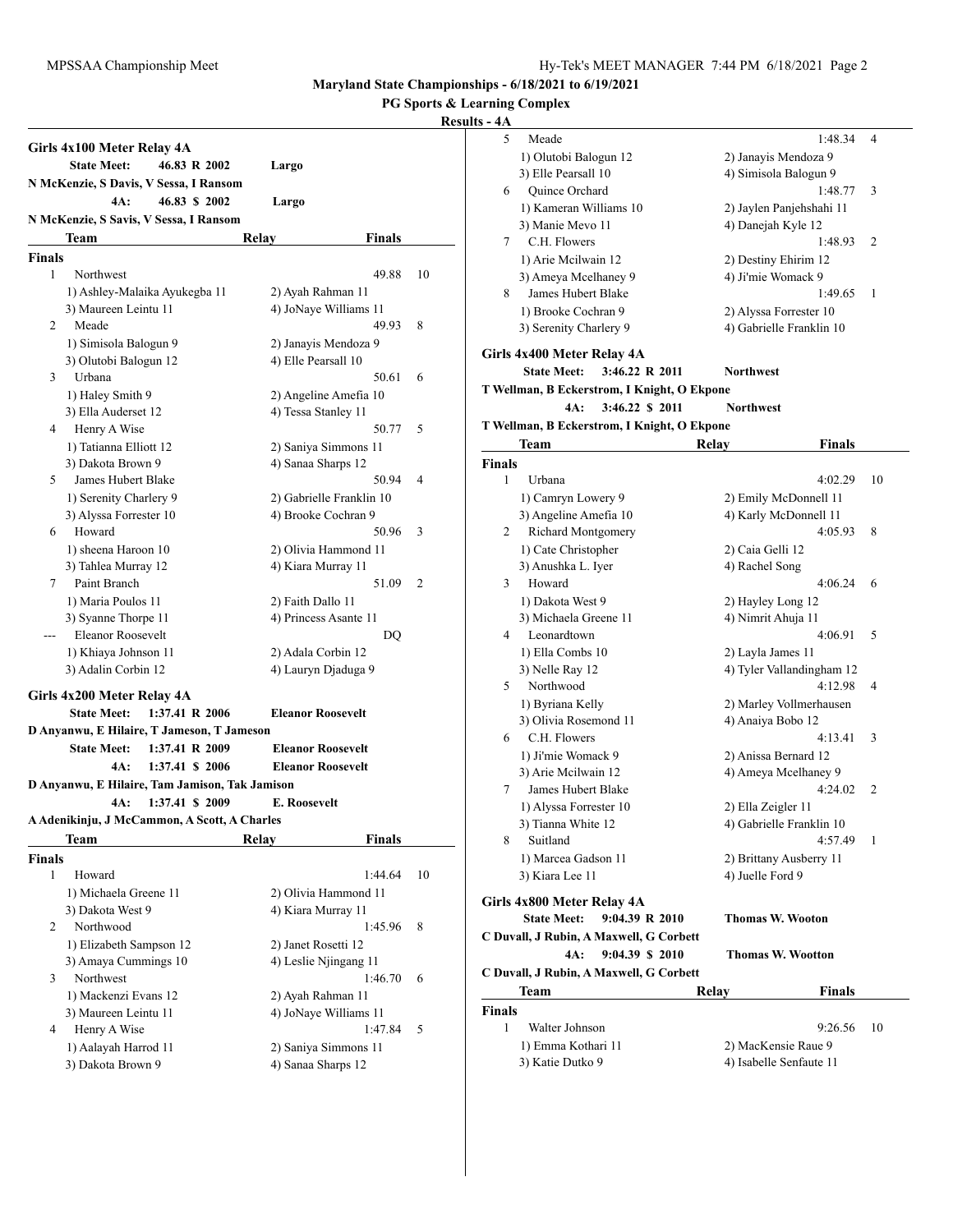# **PG Sports & Learning Complex**

## **Results**

|   | Team                                                                                                                                                                                                                                                                                                                               | Finals<br>Relay       |               |
|---|------------------------------------------------------------------------------------------------------------------------------------------------------------------------------------------------------------------------------------------------------------------------------------------------------------------------------------|-----------------------|---------------|
| 2 | Urbana                                                                                                                                                                                                                                                                                                                             | 9:36.90               | 8             |
|   | 1) Karly McDonnell 11                                                                                                                                                                                                                                                                                                              | 2) Lyna Beraich 11    |               |
|   | 3) Camryn Lowery 9                                                                                                                                                                                                                                                                                                                 | 4) Emily McDonnell 11 |               |
| 3 | Howard                                                                                                                                                                                                                                                                                                                             | 9:42.74               | 6             |
|   | 1) Hayley Long 12                                                                                                                                                                                                                                                                                                                  | 2) Jasmine Wilson 11  |               |
|   | 3) Sara Kindbom 12                                                                                                                                                                                                                                                                                                                 | 4) Hannah Schwab 11   |               |
| 4 | Severna Park                                                                                                                                                                                                                                                                                                                       | 9:54.06               | 5             |
|   | 1) Abby Weist 12                                                                                                                                                                                                                                                                                                                   | 2) Taylor Denton 9    |               |
|   | 3) Cara Vandemeulebroecke 12                                                                                                                                                                                                                                                                                                       | 4) Caroline Gage 12   |               |
| 5 | Dulaney                                                                                                                                                                                                                                                                                                                            | 10:39.70              | 4             |
|   | 1) Sofia Lopez 11                                                                                                                                                                                                                                                                                                                  | 2) Molly Melito 10    |               |
|   | 3) Jackie Sibila 10                                                                                                                                                                                                                                                                                                                | 4) Cassie Weymouth 10 |               |
| 6 | Sherwood                                                                                                                                                                                                                                                                                                                           | 10:45.58              | 3             |
|   | 1) Emily Zanni 10                                                                                                                                                                                                                                                                                                                  | 2) Christy Trang 12   |               |
|   | 3) Brenna Henderson 12                                                                                                                                                                                                                                                                                                             | 4) Katie Kaneko 11    |               |
| 7 | C.H. Flowers                                                                                                                                                                                                                                                                                                                       | 10:58.01              | $\mathcal{L}$ |
|   | 1) Narissa Hill 11                                                                                                                                                                                                                                                                                                                 | 2) Chidera Okwuosa 11 |               |
|   | 3) Ameya Mcelhaney 9                                                                                                                                                                                                                                                                                                               | 4) Ji'mie Womack 9    |               |
|   | Girls High Jump 4A                                                                                                                                                                                                                                                                                                                 |                       |               |
|   | <b>State Meet:</b><br>6-00 R 1989                                                                                                                                                                                                                                                                                                  | <b>Tanya Hughes</b>   |               |
|   | $\mathbf{A}$ $\mathbf{A}$ $\mathbf{A}$ $\mathbf{A}$ $\mathbf{A}$ $\mathbf{A}$ $\mathbf{A}$ $\mathbf{A}$ $\mathbf{A}$ $\mathbf{A}$ $\mathbf{A}$ $\mathbf{A}$ $\mathbf{A}$ $\mathbf{A}$ $\mathbf{A}$ $\mathbf{A}$ $\mathbf{A}$ $\mathbf{A}$ $\mathbf{A}$ $\mathbf{A}$ $\mathbf{A}$ $\mathbf{A}$ $\mathbf{A}$ $\mathbf{A}$ $\mathbf{$ | .                     |               |

| 4A:          |                                                                                          | <b>Taylor Wright</b> |                                                                                                                                    |               |
|--------------|------------------------------------------------------------------------------------------|----------------------|------------------------------------------------------------------------------------------------------------------------------------|---------------|
| <b>Name</b>  |                                                                                          |                      | <b>Finals</b>                                                                                                                      |               |
|              |                                                                                          |                      |                                                                                                                                    |               |
|              | 11                                                                                       | Arundel              | 5-04.00                                                                                                                            | 10            |
| Iman Idrissa |                                                                                          |                      | $4 - 10.00$                                                                                                                        | 8             |
|              |                                                                                          |                      | $4 - 10.00$                                                                                                                        | 6             |
| Ruth Smith   |                                                                                          |                      | $4 - 10.00$                                                                                                                        | 5             |
|              |                                                                                          |                      | 4-08.00                                                                                                                            | 3.5           |
| Nina Pitt    |                                                                                          |                      | 4-08.00                                                                                                                            | 3.5           |
|              |                                                                                          |                      | 4-08.00                                                                                                                            | $\mathcal{L}$ |
|              | 10                                                                                       |                      | $4 - 04.00$                                                                                                                        |               |
|              | Maya Murchison<br>Kiersten Chemelli<br>Arie Mcilwain<br>Kendall Davis<br>Giavanna Tilton | 5-08.25 \$ 2018      | Yr School<br>12 Thomas S Wootton<br>10 Perry Hall<br>10 Howard<br>12 C.H. Flowers<br>10 C.H. Flowers<br>12 Northwest<br>Perry Hall |               |

## **Girls Pole Vault 4A**

|                | <b>State Meet:</b>        | 12-04 R 2015     |    | <b>Jackie McNulty</b>    |            |    |
|----------------|---------------------------|------------------|----|--------------------------|------------|----|
|                | 4A:                       | 12-01 \$ 2011    |    | <b>Megan Wall</b>        |            |    |
|                | Name                      |                  | Yr | School                   | Finals     |    |
| <b>Finals</b>  |                           |                  |    |                          |            |    |
| 1              | Kate Donnelly             |                  | 11 | <b>Broadneck</b>         | 11-00.00   | 10 |
| $\overline{2}$ | Melissa Kane              |                  | 11 | North County             | 10-00.00   | 8  |
| 3              | Sammi Scates              |                  | 11 | Urbana                   | 8-06.00    | 6  |
| 4              | Nia Kombe-Jarvis          |                  | 11 | Urbana                   | 8-06.00    | 5  |
| 5              | Tyler Major               |                  | 11 | Perry Hall               | 7-06.00    | 4  |
|                | Claire Peiffer            |                  | 10 | Dulaney                  | <b>DNS</b> |    |
|                | <b>Girls Long Jump 4A</b> |                  |    |                          |            |    |
|                | <b>State Meet:</b>        | 20-01.50 R 1999  |    | <b>Pun Chittchang</b>    |            |    |
|                | 4A:                       | 19-06.50 \$ 2012 |    | Mobolaji Adeokun         |            |    |
|                | $4A$ (wind):              | 20-04 \$ 2016    |    | <b>Madeline Akobundu</b> |            |    |
|                | Name                      |                  | Yr | School                   | Finals     |    |
| <b>Finals</b>  |                           |                  |    |                          |            |    |
| 1              | Manie Mevo                |                  | 11 | Quince Orchard           | 17-08.25   | 10 |
| $\overline{2}$ | Kiara Murray              |                  | 11 | Howard                   | 17-00.25   | 8  |
| 3              | Tahlea Murray             |                  | 12 | Howard                   | 16-02.00   | 6  |
|                |                           |                  |    |                          |            |    |

| $s - 4A$       |                          |                  |    |                         |               |                |
|----------------|--------------------------|------------------|----|-------------------------|---------------|----------------|
| 4              | Ayah Rahman              |                  | 11 | Northwest               | 16-01.75      | 5              |
| 5              | Niomi Hinton-Ayodele     |                  | 12 | <b>Bowie</b>            | 15-09.00      | 4              |
| 6              | Syanne Thorpe            |                  | 11 | Paint Branch            | 14-04.50      | 3              |
| 7              | Aniyah Jeter             |                  |    | 12 Parkdale             | 14-04.50      | $\overline{2}$ |
| 8              | Kiersten Chemelli        |                  | 10 | Perry Hall              | 13-06.25      | 1              |
|                | Girls Triple Jump 4A     |                  |    |                         |               |                |
|                | <b>State Meet:</b>       | 42-05.75 R 1996  |    | <b>Valerie Williams</b> |               |                |
|                | 4A:                      | 41-02.25 \$ 1992 |    | <b>Tyra Moore</b>       |               |                |
|                | $4A$ (wind):             | 42-08.25 \$ 1997 |    | <b>Valerie Williams</b> |               |                |
|                | Name                     |                  | Yr | <b>School</b>           | <b>Finals</b> |                |
| <b>Finals</b>  |                          |                  |    |                         |               |                |
| 1              | Anissa Bernard           |                  | 12 | C.H. Flowers            | 38-03.50      | 10             |
| $\overline{c}$ | Manie Mevo               |                  | 11 | <b>Ouince Orchard</b>   | 36-03.00      | 8              |
| 3              | Niomi Hinton-Ayodele     |                  | 12 | <b>Bowie</b>            | 35-10.00      | 6              |
| 4              | Tahlea Murray            |                  | 12 | Howard                  | 35-05.50      | 5              |
| 5              | Cate Christopher         |                  |    | R. Montgomery           | 34-06.25      | 4              |
| 6              | Claire Kintzley          |                  |    | 12 Severna Park         | 33-04.50      | 3              |
| 7              | Charlie Henry            |                  |    | 10 Perry Hall           | 30-09.00      | $\overline{2}$ |
|                | Ava Fotopoulos           |                  | 9  | Perry Hall              | <b>FOUL</b>   |                |
|                | <b>Girls Shot Put 4A</b> |                  |    |                         |               |                |
|                | <b>State Meet:</b>       | 48-07.75 R 2008  |    | <b>Emily Vannoy</b>     |               |                |
|                | 4A:                      | 48-07.75 \$ 2008 |    | <b>Emily Vannoy</b>     |               |                |
|                | Name                     |                  | Yr | <b>School</b>           | <b>Finals</b> |                |
| <b>Finals</b>  |                          |                  |    |                         |               |                |
| 1              | Lacey Fowler             |                  | 12 | South River             | 41-03.50      | 10             |
| $\overline{2}$ | Fiona Agyekum            |                  | 11 | Urbana                  | 35-08.50      | 8              |
| 3              | Cemara Collins           |                  |    | Northwood               | 34-10.00      | 6              |
| $\overline{4}$ | Ciara Gray               |                  |    | 10 Mervo                | 33-00.00      | 5              |
| 5              | Samantha Heyison         |                  | 10 | Urbana                  | 31-09.00      | 4              |
| 6              | Kennedy Atkins           |                  | 10 | Annapolis               | 29-04.00      | 3              |
| 7              | Alaya Snowden            |                  |    | 10 C.H. Flowers         | 28-04.00      | $\overline{2}$ |
| ---            | Tatianna Elliott         |                  | 12 | Henry A Wise            | <b>DNS</b>    |                |

### **Girls Discus Throw 4A**

**State Meet: 155-10 R 2003 Lindsay Grigoriev**

**4A: 153-06 \$ 2004 Amy Bilmanis**

|               | Name                          |              | Yr              | <b>School</b>      | <b>Finals</b> |                |
|---------------|-------------------------------|--------------|-----------------|--------------------|---------------|----------------|
| Finals        |                               |              |                 |                    |               |                |
| 1             | Lacey Fowler                  |              | 12 <sub>1</sub> | South River        | 115-04        | 10             |
| 2             | Samantha Heyison              |              | 10              | Urbana             | 111-03        | 8              |
| 3             | Jamiyah Morrison              |              | 11              | Bladensburg        | 87-09         | 6              |
| 4             | Safiya Stimely                |              | 10              | <b>Broadneck</b>   | 86-10         | 5              |
| 5             | Thelma Anagho                 |              | 12              | Parkdale           | 83-09         | 4              |
| 6             | Kendall Hagins                |              | 10              | Sherwood           | 80-05         | 3              |
| 7             | Fiona Agyekum                 |              | 11              | Urbana             | 74-01         | $\overline{2}$ |
| 8             | Mikayla Downs                 |              |                 | Paint Branch       | $64-10$       | 1              |
|               | <b>Boys 100 Meter Dash 4A</b> |              |                 |                    |               |                |
|               | <b>State Meet:</b>            | 10.42 R 2008 |                 | <b>Devon Smith</b> |               |                |
|               | 4A:                           | 10.44 \$1983 |                 | David Jackson      |               |                |
|               | Name                          |              | Yr              | School             | <b>Finals</b> |                |
| <b>Finals</b> |                               |              |                 |                    |               |                |
| 1             | Malachi Carter                |              | 12              | E. Roosevelt       | 10.85         | 10             |
| 2             | Octavian Smith                |              | 11              | Paint Branch       | 10.88         | 8              |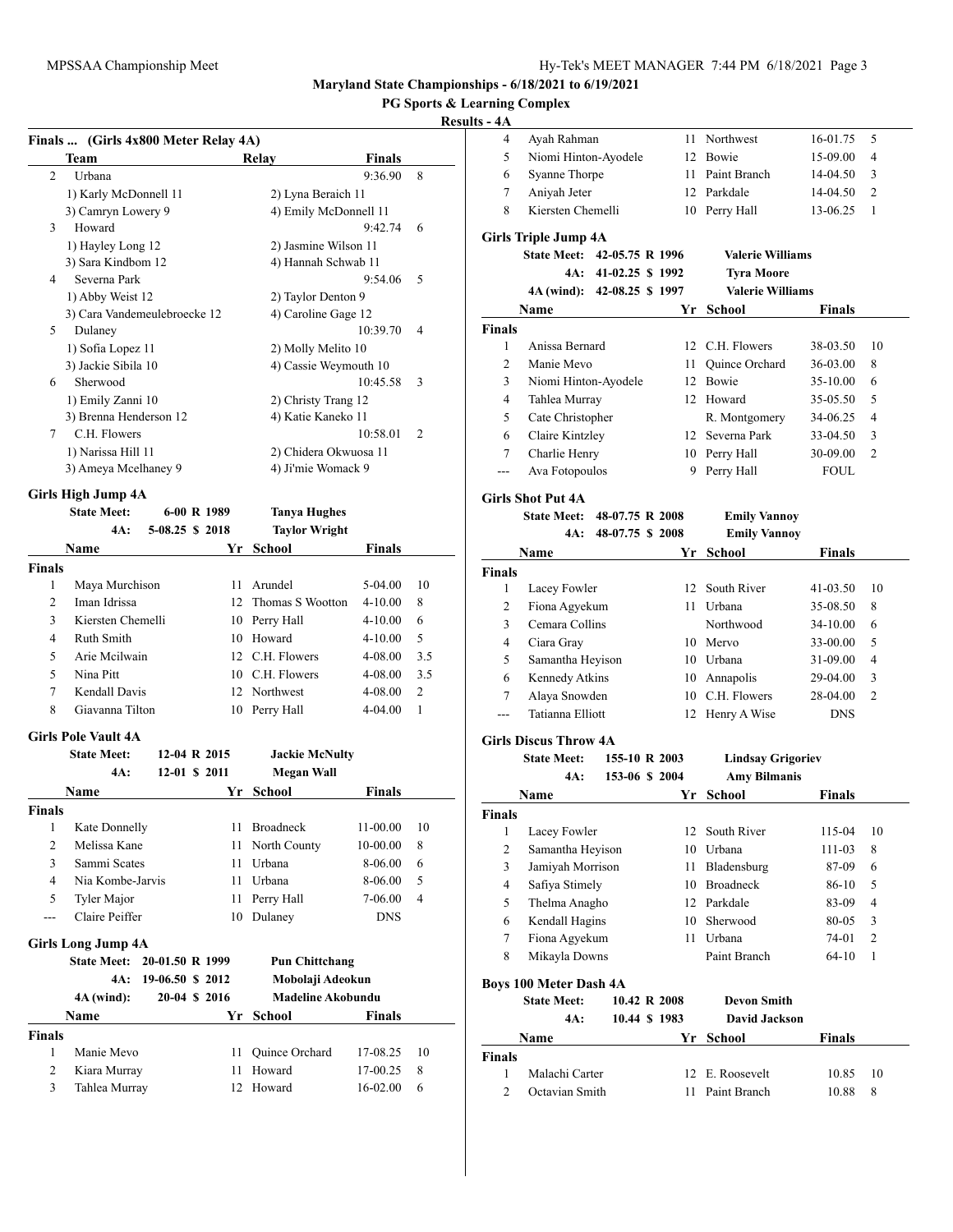**4A: 4:04.09 \$ 2007 Matthew Centrowitz**

**State Meet: 4:04.09 R 2007 Matt Centrowicz**

**Maryland State Championships - 6/18/2021 to 6/19/2021**

**PG Sports & Learning Complex**

**Boys 1600 Meter Run 4A**

|                    | Finals  (Boys 100 Meter Dash 4A)                    |                           |      |                                |               |                |
|--------------------|-----------------------------------------------------|---------------------------|------|--------------------------------|---------------|----------------|
|                    | Name                                                |                           |      | Yr School                      | Finals        |                |
| 3                  | Donovan Brown                                       |                           | 11   | Quince Orchard                 | 10.96         | 6              |
| 4                  | Kamel Winfield                                      |                           | 11 - | Old Mill                       | 11.09         | 5              |
| 5                  | Gavin Birchfield                                    |                           | 11   | Annapolis                      | 11.13         | 4              |
| 6                  | Lucas Boiteux                                       |                           | 11.  | Walter Johnson                 | 11.24         | 3              |
| 7                  | Andre Wilson                                        |                           |      | 10 Catonsville                 | 11.48         | $\overline{c}$ |
| 8                  | Khalid Hornsby                                      |                           |      | 12 E. Roosevelt                | 12.17         | 1              |
|                    |                                                     |                           |      |                                |               |                |
|                    | <b>Boys 200 Meter Dash 4A</b><br><b>State Meet:</b> | 21.04 R 1992              |      | <b>Jermaine Lewis</b>          |               |                |
|                    | 4A:                                                 | 21.04 \$ 1992             |      | <b>Jermaine Lewis</b>          |               |                |
|                    | Name                                                |                           | Yr   | School                         | Finals        |                |
|                    |                                                     |                           |      |                                |               |                |
| <b>Finals</b><br>1 | Donovan Brown                                       |                           | 11   | Quince Orchard                 | 21.83         | 10             |
| 2                  | Octavian Smith                                      |                           | 11 - | Paint Branch                   |               | 8              |
| 3                  |                                                     |                           | 12   |                                | 21.95         |                |
| $\overline{4}$     | Jamil Bishop<br>Lucas Boiteux                       |                           |      | Henry A Wise<br>Walter Johnson | 22.08         | 6              |
|                    | Kamel Winfield                                      |                           | 11 - |                                | 22.20         | 5              |
| 5                  |                                                     |                           | 11.  | Old Mill                       | 22.43         | 4              |
| 6                  | Gavin Birchfield                                    |                           | 11 - | Annapolis                      | 22.52         | 3              |
| 7                  | David Livingstone                                   |                           | 12   | Springbrook                    | 22.65         | $\overline{2}$ |
| $\overline{a}$     | Khalid Hornsby                                      |                           |      | 12 E. Roosevelt                | <b>DNS</b>    | $+0.0$         |
|                    | <b>Boys 400 Meter Dash 4A</b>                       |                           |      |                                |               |                |
|                    | <b>State Meet:</b>                                  | 46.24 R 1997              |      | <b>Ato Modibo</b>              |               |                |
|                    | 4A:                                                 | 46.24 \$1997              |      | <b>Ato Modibo</b>              |               |                |
|                    | Name                                                |                           | Yr   | School                         | <b>Finals</b> |                |
| <b>Finals</b>      |                                                     |                           |      |                                |               |                |
| 1                  | Donovan Brown                                       |                           | 11   | Quince Orchard                 | 48.46         | 10             |
| 2                  | David Livingstone                                   |                           | 12   | Springbrook                    | 49.59         | 8              |
| 3                  | Jack DeBaugh                                        |                           | 11 - | Severna Park                   | 49.86         | 6              |
| $\overline{4}$     | Johnnie Hill                                        |                           | 11 - | Catonsville                    | 50.05         | 5              |
| 5                  | <b>Ben Harms</b>                                    |                           | 11 - | Leonardtown                    | 50.33         | 4              |
| 6                  | Noah Turner                                         |                           |      | 12 R. Montgomery               | 51.09         | 3              |
| 7                  | Jobi Monono                                         |                           |      | 12 E. Roosevelt                | 51.79         | $\overline{c}$ |
| 8                  | Oumar Balde                                         |                           | 11   | Bowie                          | 52.78         | 1              |
|                    |                                                     |                           |      |                                |               |                |
|                    | <b>Boys 800 Meter Run 4A</b><br><b>State Meet:</b>  | $1:50.90 \text{ R } 2018$ |      | <b>Kieran McDermott</b>        |               |                |
|                    | 4A:                                                 | 1:51.2h \$ 1982           |      | <b>Donald Battle</b>           |               |                |
|                    | <b>Name</b>                                         |                           |      | Yr School                      | <b>Finals</b> |                |
| <b>Finals</b>      |                                                     |                           |      |                                |               |                |
| $\mathbf{1}$       | Tinoda Matsatsa                                     |                           | 11   | Northwest                      | 1:57.62       | 10             |
| 2                  | Joseph Raudabaugh                                   |                           | 11   | Howard                         | 1:58.16       | 8              |
| 3                  | <b>Timothy Boyce</b>                                |                           | 12   | Northwood                      | 1:58.18       | 6              |
| 4                  | Carson Sloat                                        |                           | 12   | Severna Park                   | 1:58.45       | 5              |
| 5                  | Yariv Simhony                                       |                           | 11   | Walter Johnson                 | 2:00.56       | $\overline{4}$ |
| 6                  | Graham Schultz                                      |                           | 11   | Dulaney                        | 2:00.83       | 3              |
| 7                  | <b>Brandon Jones</b>                                |                           | 12   | Suitland                       | 2:06.42       | 2              |
|                    | James Goggins III                                   |                           |      | Henry A Wise                   | <b>DNS</b>    |                |
| ---                |                                                     |                           | 11   |                                |               |                |

|                    | Name                             |                           |      | Yr School                                    | <b>Finals</b> |     |
|--------------------|----------------------------------|---------------------------|------|----------------------------------------------|---------------|-----|
| <b>Finals</b>      |                                  |                           |      |                                              |               |     |
| 1                  | Tinoda Matsatsa                  |                           | 11   | Northwest                                    | 4:15.57       | 10  |
| 2                  | Carson Sloat                     |                           |      | 12 Severna Park                              | 4:16.67       | 8   |
| 3                  | Elias Applebaum                  |                           |      | 12 R. Montgomery                             | 4:18.15       | 6   |
| 4                  | Tyler Canaday                    |                           |      | 11 Severna Park                              | 4:20.26       | 5   |
| 5                  | <b>Edward Lyness</b>             |                           |      | 11 Montgomery Blair                          | 4:25.20       | 4   |
| 6                  | Frederick Alfonso-Frank          |                           |      | 10 Montgomery Blair                          | 4:41.80       | 3   |
| 7                  | Terrance Johnson                 |                           |      | 12 C.H. Flowers                              | 4:47.44       | 2   |
| 8                  | jacob Bayes                      |                           |      | 9 Bowie                                      | 4:57.73       | 1   |
|                    |                                  |                           |      |                                              |               |     |
|                    | Boys 3200 Meter Run 4A           | $9:06.13 \text{ R } 2008$ |      |                                              |               |     |
|                    | <b>State Meet:</b><br>4A:        |                           |      | <b>Solomon Haile</b><br><b>Solomon Haile</b> |               |     |
|                    |                                  | 9:06.13 \$ 2008           |      |                                              |               |     |
|                    | Name                             |                           | Yr   | School                                       | Finals        |     |
| <b>Finals</b><br>1 | Andrew Schell                    |                           |      |                                              |               |     |
|                    |                                  |                           |      | 11 Walter Johnson                            | 9:32.55       | 10  |
| $\overline{c}$     | Jake Gelfand                     |                           |      | 12 Severna Park                              | 9:34.59       | 8   |
| 3                  | Garrett Gallaher                 |                           |      | 12 South River                               | 9:41.20       | 6   |
| $\overline{4}$     | Nathaniel Davis                  |                           |      | 11 Northwood                                 | 10:02.91      | 5   |
| 5                  | Adam Morad                       |                           |      | 12 Walter Johnson                            | 10:18.14      | 4   |
| 6                  | Terrance Johnson                 |                           |      | 12 C.H. Flowers                              | 10:29.42      | 3   |
| 7                  | jacob Bayes                      |                           |      | 9 Bowie                                      | 11:19.87      | 2   |
| ---                | Lamar Wilson                     |                           | 11   | Northwood                                    | <b>DNS</b>    |     |
|                    | <b>Boys 110 Meter Hurdles 4A</b> |                           |      |                                              |               |     |
|                    | <b>State Meet:</b>               | 13.59 R 2012              |      | <b>Dondre Echols</b>                         |               |     |
|                    |                                  |                           |      |                                              |               |     |
|                    | 4A:                              | 13.84 \$ 1988             |      | <b>Jerry Roney</b>                           |               |     |
|                    | Name                             |                           | Yr   | School                                       | Finals        |     |
| <b>Finals</b>      |                                  |                           |      |                                              |               |     |
| 1                  | Vaughn DeVaughn III              |                           | 11 - | Mervo                                        | 14.70         | 10  |
| 2                  | Chase Franklin                   |                           |      | 12 Old Mill                                  | 14.98         | 8   |
| 3                  | William Stephenson               |                           |      | 12 R. Montgomery                             | 14.99         | 6   |
| 4                  | Marquise Burks                   |                           |      | 12 Bowie                                     | 15.25         | 5   |
| 5                  | Christian Do                     |                           |      | 10 Howard                                    | 16.64         | 4   |
| 6                  | CeQue Stevens                    |                           |      | 11 Suitland                                  | 16.97         | 3   |
| ---                | Gavin Shaffer                    |                           | 11 - | Dulaney                                      | FS            | 0.1 |
| ---                | Eric Kim                         |                           |      | 12 Northwest                                 | <b>DNS</b>    | 0.1 |
|                    |                                  |                           |      |                                              |               |     |
|                    | <b>Boys 300 Meter Hurdles 4A</b> |                           |      |                                              |               |     |
|                    | <b>State Meet:</b>               | 36.26 R 2012              |      | Dondre Echols                                |               |     |
|                    | 4A:                              | 36.51 \$ 1999             |      | <b>James Graham</b>                          |               |     |
|                    | Name                             |                           | Yr   | School                                       | <b>Finals</b> |     |
| <b>Finals</b>      |                                  |                           |      |                                              |               |     |
| 1                  | Vaughn DeVaughn III              |                           | 11   | Mervo                                        | 39.14         | 10  |
| 2                  | Chase Franklin                   |                           | 12   | Old Mill                                     | 39.25         | 8   |
| 3                  | William Stephenson               |                           |      | 12 R. Montgomery                             | 40.63         | 6   |
| $\overline{4}$     | Gavin Shaffer                    |                           | 11   | Dulaney                                      | 40.84         | 5   |
| 5                  | Jabari Clarke                    |                           | 12   | Clarksburg                                   | 41.73         | 4   |
| 6                  | Christian Do                     |                           |      | 10 Howard                                    | 44.15         | 3   |
| 7                  | Adetude Madison                  |                           | 11 - | C.H. Flowers                                 | 46.76         | 2   |
| 8                  | Christopher Griffin              |                           | 11 - | C.H. Flowers                                 | 47.67         | 1   |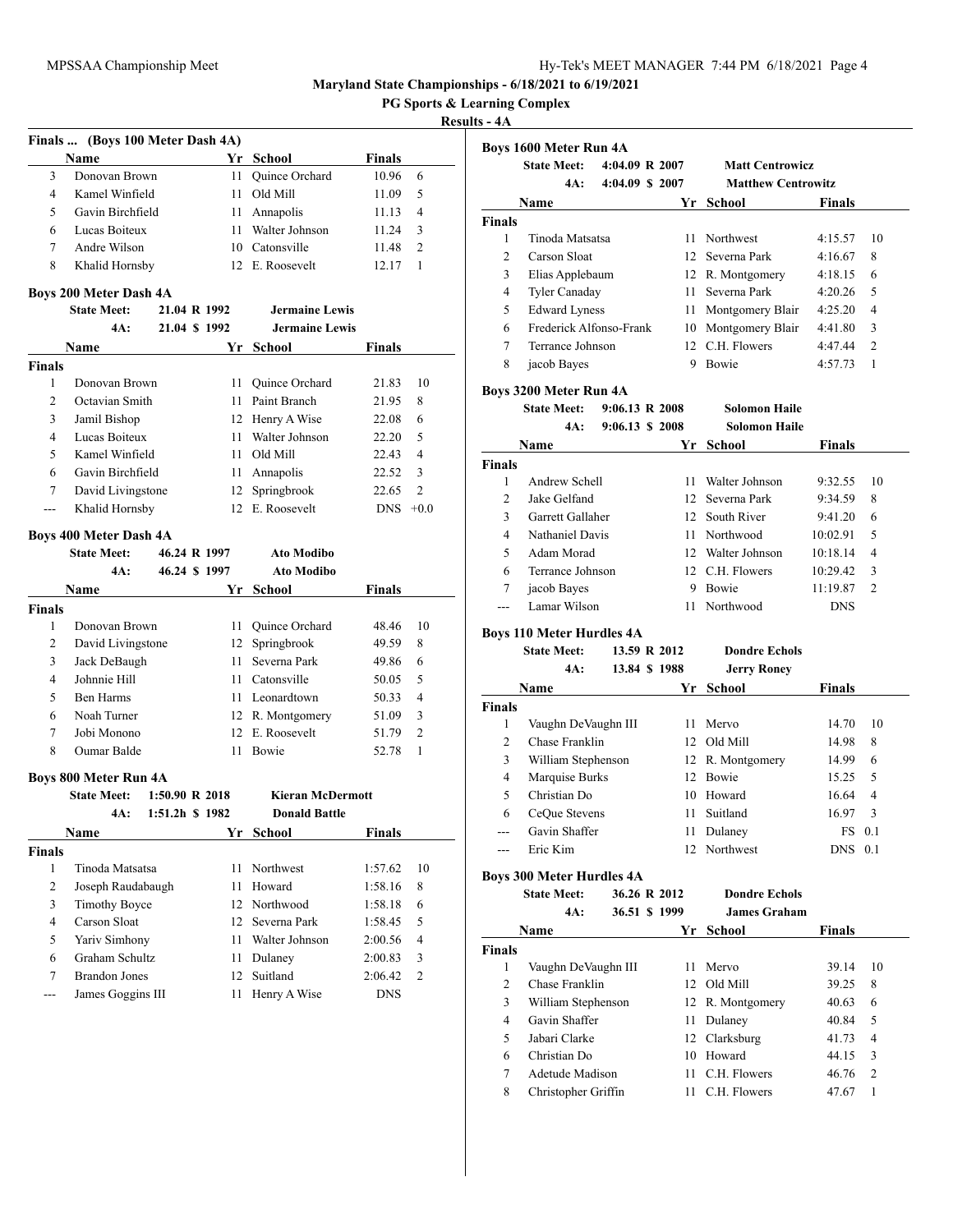#### **PG Sports & Learning Complex**

|               | Boys 4x100 Meter Relay 4A                  |                                             |    |
|---------------|--------------------------------------------|---------------------------------------------|----|
|               | <b>State Meet:</b><br>41.08 R 2012         | Potomac                                     |    |
|               | T Young, D Echols, J Thome, R Darby        |                                             |    |
|               | 4A:<br>41.64 \$1992                        | <b>Eleanor Roosevelt</b>                    |    |
|               | E Hightower, M Johnson, D Jones, J Lewis   |                                             |    |
|               | 4A:<br>41.64 \$ 2012                       | Suitland                                    |    |
|               | T Jacobs, T Winter, T Dias, T Scarsborough |                                             |    |
|               | Team                                       | Finals<br>Relay                             |    |
| Finals        |                                            |                                             |    |
| 1             | Walter Johnson                             | 43.00                                       | 10 |
|               | 1) Arun Sen 12                             | 2) Quentin Williams 10                      |    |
|               | 3) Fernando Ibarra 11                      | 4) Lucas Boiteux 11                         |    |
| 2             | Paint Branch                               | 43.29                                       | 8  |
|               | 1) Emmanuel Obeng 11                       | 2) Octavian Smith 11                        |    |
|               | 3) Khalil Radway 11                        | 4) Marquese Lancaster 11                    |    |
| 3             | Henry A Wise                               | 43.59                                       | 6  |
|               | 1) Jayden Johnson 12                       | 2) Jamil Bishop 12                          |    |
|               | 3) Devin Washington 12                     | 4) Terron Kellman 11<br>43.85               |    |
| 4             | Springbrook                                |                                             | 5  |
|               | 1) Tarique Wright 9<br>3) Jared Obispo 12  | 2) David Livingstone 12                     |    |
| 5             | Leonardtown                                | 4) Ikechukwu Onyechi 11<br>44.10            | 4  |
|               |                                            |                                             |    |
|               | 1) Shamar Hill 9<br>3) Nick Stearns 11     | 2) Jackson Jones 11<br>4) Isaiah Edwards 12 |    |
| 6             | Old Mill                                   | 44.31                                       | 3  |
|               | 1) Joseph DeRosier 10                      | 2) Jordan Penn 9                            |    |
|               | 3) Makaih Santiago 11                      | 4) Kamel Winfield 11                        |    |
| 7             | Northwest                                  | 44.61                                       | 2  |
|               | 1) Jack Masland 12                         | 2) Antonio Berry 9                          |    |
|               | 3) William Herrington 12                   | 4) Devon Anderson 11                        |    |
|               | Eleanor Roosevelt                          | <b>DNS</b>                                  |    |
|               | 1) Malachi Carter 12                       | 2) Khalid Hornsby 12                        |    |
|               | 3) Ryson Vessels 11                        | 4) Deon Rush 12                             |    |
|               |                                            |                                             |    |
|               | Boys 4x200 Meter Relay 4A                  |                                             |    |
|               | <b>State Meet:</b><br>1:26.25 R 2012       | Dr. Henry A. Wise                           |    |
|               | A Whitaker, B Hamilton, R Johnson, C Page  |                                             |    |
|               | 1:26.25 \$ 2012<br>4A:                     | Dr. Henry A. Wise                           |    |
|               | A Whitaker, B Hamilton, R Johnson, C Page  |                                             |    |
|               | Team                                       | <b>Finals</b><br>Relav                      |    |
| <b>Finals</b> |                                            |                                             |    |
| 1             | Walter Johnson                             | 1:28.70                                     | 10 |
|               | 1) Arun Sen 12                             | 2) Quentin Williams 10                      |    |
|               | 3) Fernando Ibarra 11                      | 4) Lucas Boiteux 11                         |    |
| 2             | Paint Branch                               | 1:29.81                                     | 8  |
|               | 1) Emmanuel Obeng 11                       | 2) Octavian Smith 11                        |    |
|               | 3) Khalil Radway 11                        | 4) Marquese Lancaster 11                    |    |
| 3             | Old Mill                                   | 1:30.34                                     | 6  |
|               | 1) Kamel Winfield 11                       | 2) Chase Franklin 12                        |    |
|               | 3) Jordan Penn 9                           | 4) Joseph DeRosier 10                       |    |
| 4             | Henry A Wise                               | 1:31.27                                     | 5  |
|               | 1) Javon Watts 12                          | 2) Jayden Johnson 12                        |    |
|               | 3) Jamil Bishop 12                         | 4) Devin Washington 12                      |    |

| IS - 4A       |                                                  |                           |    |
|---------------|--------------------------------------------------|---------------------------|----|
| 5             | Northwest                                        | 1:31.54                   | 4  |
|               | 1) Malique White 12                              | 2) Antonio Berry 9        |    |
|               | 3) Darius Lorfils 11                             | 4) Devon Anderson 11      |    |
| 6             | Severna Park                                     | 1:31.82                   | 3  |
|               | 1) Michael Singleton 10                          | 2) Declan Gentile 11      |    |
|               | 3) Graham Snyder 12                              | 4) Casey Grindle 11       |    |
| 7             | Springbrook                                      | 1:31.93                   | 2  |
|               | 1) Joseph Tabe 10                                | 2) Jason Kennedy 11       |    |
|               | 3) Tarique Wright 9                              | 4) Jared Obispo 12        |    |
| 8             | <b>Eleanor Roosevelt</b>                         | 1:35.50                   | 1  |
|               | 1) Malachi Carter 12                             | 2) Laurenz Colbert 12     |    |
|               | 3) Ryson Vessels 11                              | 4) Deon Rush 12           |    |
|               |                                                  |                           |    |
|               | Boys 4x400 Meter Relay 4A                        |                           |    |
|               | <b>State Meet:</b><br>3:12.05 R 1999             | Northwestern-PG           |    |
|               | R Wingate-Robinson, D Thomas, A Najjar, J Graham |                           |    |
|               | 3:12.05 \$ 1999<br>4A:                           | Northwestern-PG           |    |
|               | R Wingate-Robinson, D Thomas, A Najjar, J Graham |                           |    |
|               | <b>Team</b>                                      | Finals<br>Relay           |    |
| <b>Finals</b> |                                                  |                           |    |
| $\mathbf{1}$  | Springbrook                                      | 3:23.66                   | 10 |
|               | 1) David Livingstone 12                          | 2) Ronald Chomnou 12      |    |
|               | 3) Jeriel Williams 11                            | 4) Jared Obispo 12        |    |
| 2             | Howard                                           | 3:27.35                   | 8  |
|               | 1) Kendall Phillips 12                           | 2) Eian Butler 12         |    |
|               | 3) Christian Randolph 10                         | 4) Joseph Raudabaugh 11   |    |
| 3             | Mergenthaler Voc Tech                            | 3:27.62                   | 6  |
|               | 1) Brandon Alston 10                             | 2) Juwan Morris 12        |    |
|               | 3) Keon Witherspoon 11                           | 4) Vaughn DeVaughn III 11 |    |
| 4             | Bowie                                            | 3:29.54                   | 5  |
|               | 1) Jordan Halliburton 12                         | 2) Oumar Balde 11         |    |
|               | 3) Pelumi Olujumu 11                             | 4) Marquise Burks 12      |    |
| 5             | Clarksburg                                       | 3:29.64                   | 4  |
|               | 1) Devasziaye Coston 11                          | 2) Desmond Whitley 10     |    |
|               | 3) Kenny Monroe 11                               | 4) Jabari Clarke 12       |    |
| 6             | Henry A Wise                                     | 3:30.52                   | 3  |
|               | 1) Javon Watts 12                                | 2) Devin Washington 12    |    |
|               | 3) James Goggins III 11                          | 4) Taveon Pierce 12       |    |
| 7             | <b>Broadneck</b>                                 | 3:30.99                   | 2  |
|               | 1) Henry Taylor 12                               | 2) Bryce Clark 10         |    |
|               | 3) Jack Collier 12                               | 4) Zephyr Crestwell 12    |    |
| 8             | Richard Montgomery                               | 3:31.35                   | 1  |
|               | 1) Elias Applebaum 12                            | 2) Noah Turner 12         |    |
|               | 3) Sean Borsum                                   | 4) William Stephenson 12  |    |
|               |                                                  |                           |    |
|               | Boys 4x800 Meter Relay 4A                        |                           |    |
|               | <b>State Meet:</b><br>7:44.67 R 2008             | <b>Ouince Orchard</b>     |    |
|               | W Bartholomew, R Priovolos, D Laratta, J Joson   |                           |    |
|               | 7:44.67 \$ 2008<br>4A:                           | <b>Ouince Orchard</b>     |    |
|               | W Bartholomew, R Priovolos, D Laratta, J Joson   |                           |    |
|               | Team                                             | Relay<br>Finals           |    |
| <b>Finals</b> |                                                  |                           |    |
| 1             | Severna Park                                     | 7:53.71                   | 10 |
|               | 1) Jack Muldoon 12                               | 2) Edward Sullivan 11     |    |
|               | 3) James Glebocki 11                             | 4) Jake Gelfand 12        |    |
|               |                                                  |                           |    |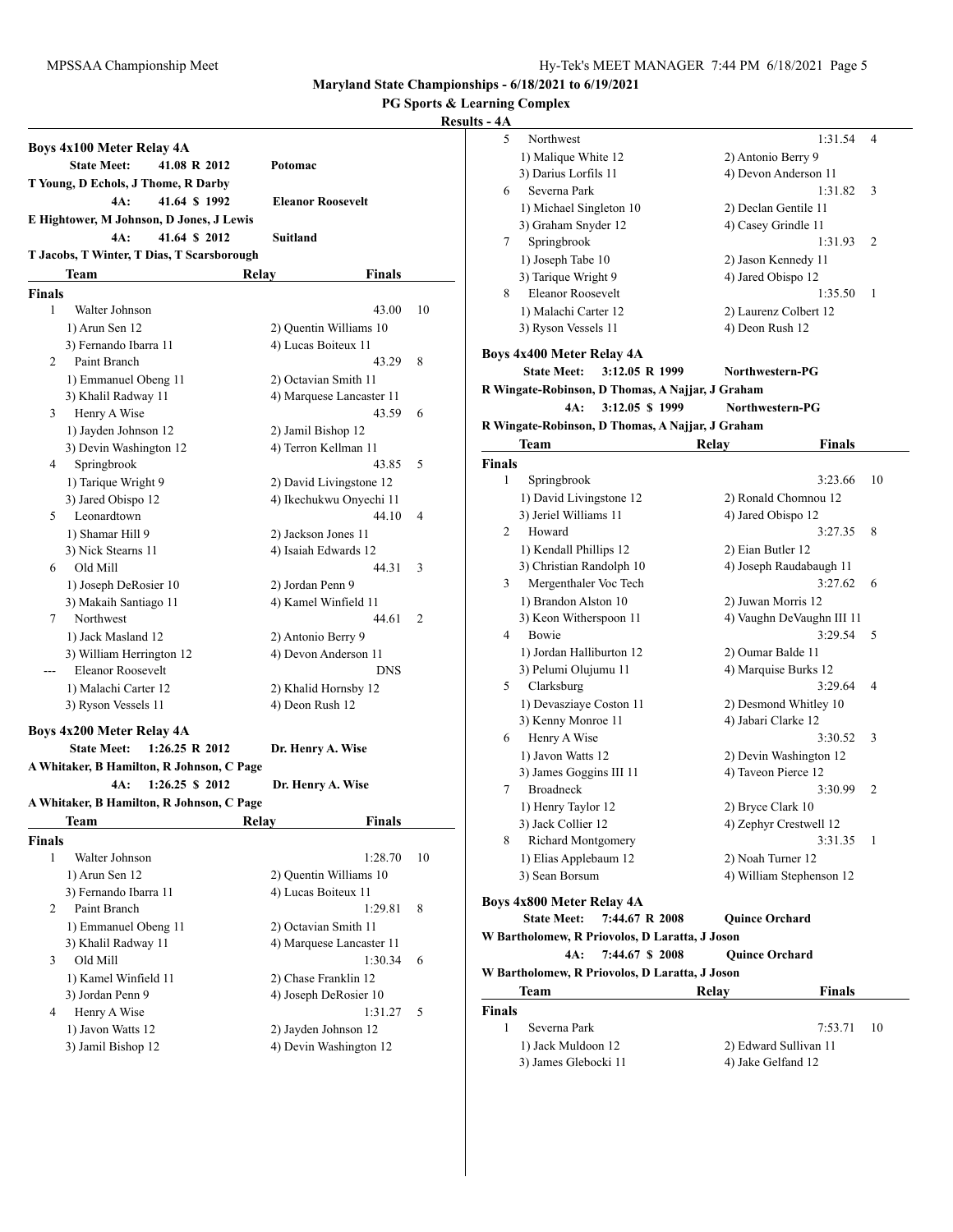### **PG Sports & Learning Complex**

#### **Results - 4A**

 $\overline{\phantom{0}}$ 

|                | Finals  (Boys 4x800 Meter Relay 4A) |                |                                                 |               |                |
|----------------|-------------------------------------|----------------|-------------------------------------------------|---------------|----------------|
|                | Team                                |                | Relay                                           | <b>Finals</b> |                |
| $\overline{2}$ | Howard                              |                |                                                 | 7:56.32       | 8              |
|                | 1) Kendall Phillips 12              |                | 2) Eian Butler 12                               |               |                |
|                | 3) Jakob Werdell 12                 |                | 4) Joseph Raudabaugh 11                         |               |                |
| 3              | Walter Johnson                      |                |                                                 | 7:57.50       | 6              |
|                | 1) Alex Scott 12                    |                | 2) Andrew Schell 11                             |               |                |
|                | 3) Alexander Fitenko 11             |                | 4) Yariv Simhony 11                             |               |                |
| 4              | Walt Whitman                        |                |                                                 | 8:14.71       | 5              |
|                | 1) Griffin Beckley 11               |                | 2) Sean Cunniff 10                              |               |                |
|                | 3) Greg Garner 12                   |                | 4) Michael Ward 11                              |               |                |
| 5              | Springbrook                         |                |                                                 | 8:18.04       | $\overline{4}$ |
|                | 1) Eric Gomez 12                    |                | 2) Lucian Cook 11                               |               |                |
|                | 3) Kyle Kamani 12                   |                | 4) Jeriel Williams 11                           |               |                |
| 6              | Sherwood                            |                |                                                 | 8:26.70       | 3              |
|                | 1) Vincent Bonsby 12                |                | 2) Noam Tuchman 11                              |               |                |
|                | 3) Justin Hayes-Puttfarcken 12      |                | 4) Jack Anderson 12                             |               |                |
| 7              | Henry A Wise                        |                |                                                 | 8:27.62       | $\overline{c}$ |
|                | 1) Dearion Burgdolf 10              |                | 2) James Goggins III 11                         |               |                |
|                | 3) Dyson Coley 12                   |                | 4) Taveon Pierce 12                             |               |                |
| 8              | Suitland                            |                |                                                 | 8:50.17       | 1              |
|                | 1) Brandon Jones 12                 |                | 2) Brian Lonon 12                               |               |                |
|                | 3) Malachi Tolbert 11               |                | 4) Brandon Henry 11                             |               |                |
|                | Boys High Jump 4A                   |                |                                                 |               |                |
|                | <b>State Meet:</b>                  | 7-00.25 R 2008 | Jon Hill                                        |               |                |
|                | 4A:                                 | 7-00 \$ 1984   | <b>Mike Lofty</b>                               |               |                |
|                | <b>NT</b>                           |                | $\mathbf{v}$ $\alpha$ $\mathbf{v}$ $\mathbf{v}$ |               |                |

|                | 4A.                       | 7-00 S 1984      | мике Lony                |               |                |
|----------------|---------------------------|------------------|--------------------------|---------------|----------------|
|                | <b>Name</b>               |                  | Yr School                | <b>Finals</b> |                |
| Finals         |                           |                  |                          |               |                |
| 1              | Gavin Shaffer             | 11               | Dulaney                  | $6 - 06.00$   | 10             |
| $\overline{2}$ | Vaughn DeVaughn III       | 11               | Mervo                    | $6 - 0.500$   | 8              |
| 3              | Darius Lorfils            | 11               | <b>Northwest</b>         | $6 - 04.00$   | 6              |
| $\overline{4}$ | John Tyler                | 11               | Severna Park             | $6 - 02.00$   | 5              |
| 5              | Presten Agbeyibor         | 11               | Clarksburg               | $5 - 10.00$   | $\overline{4}$ |
| 6              | <b>Emmanuel Omole</b>     | 11               | Howard                   | 5-08.00       | 3              |
| 7              | <b>Gabriel Nwaete</b>     | 12               | DuVal                    | 5-04.00       | $\overline{2}$ |
|                | <b>Boys Pole Vault 4A</b> |                  |                          |               |                |
|                | <b>State Meet:</b>        | 15-03 R 2011     | <b>Bradley Hollowell</b> |               |                |
|                | 4A:                       | 15-02 \$ 2009    | <b>Erick Artusio</b>     |               |                |
|                | Name                      | Yr               | <b>School</b>            | <b>Finals</b> |                |
| Finals         |                           |                  |                          |               |                |
| 1              | Grayson Miller            | 12               | <b>Broadneck</b>         | 12-00.00      | 10             |
| $\overline{2}$ | Ryan Laughlin             | 11               | Severna Park             | $11-06.00$    | 8              |
| 3              | Matthew Sibila            | 12               | Dulaney                  | 10-06.00      | 6              |
| $\overline{4}$ | Clark Didavi              | 11               | Gaithersburg             | $10-06.00$    | 5              |
| 5              | <b>Garrett Duncan</b>     | 12               | Northwest                | 10-00.00      | $\overline{4}$ |
| 6              | Ethan Kim                 | 11               | Dulaney                  | $9 - 00.00$   | 3              |
|                | <b>Boys Long Jump 4A</b>  |                  |                          |               |                |
|                | <b>State Meet:</b>        | 24-04 R 1998     | <b>Chris Smith</b>       |               |                |
|                | 4A:                       | 24-00.50 \$ 1999 | <b>Allen Simms</b>       |               |                |
|                | <b>Name</b>               | Yr               | School                   | Finals        |                |
| Finals         |                           |                  |                          |               |                |
| 1              | Peter Lally               | 12               | Bethesda-CC              | 21-08.25      | 10             |
| $\overline{2}$ | Angelo Bowser             | 11               | Old Mill                 | 21-02.50      | 8              |
|                |                           |                  |                          |               |                |

| 5 – 4A                  |                             |                  |                |                              |               |                          |
|-------------------------|-----------------------------|------------------|----------------|------------------------------|---------------|--------------------------|
| 3                       | Ibrahim Khariat             |                  |                | 12 Howard                    | 20-10.50      | 6                        |
| $\overline{4}$          | Gavin Shaffer               |                  |                | 11 Dulaney                   | 20-09.75      | 5                        |
| 5                       | Samuel Korpoi               |                  |                | 11 Paint Branch              | 20-05.00      | 4                        |
| 6                       | Antonio Berry               |                  |                | 9 Northwest                  | 20-04.50      | 3                        |
| 7                       | Adam Moskowitz              |                  |                | 12 Parkdale                  | 19-11.75      | 2                        |
| 8                       | Jayden Johnson              |                  |                | 12 Henry A Wise              | 19-04.50      | 1                        |
|                         | <b>Boys Triple Jump 4A</b>  |                  |                |                              |               |                          |
|                         | <b>State Meet:</b>          | 51-10.50 R 2019  |                | <b>Clarence Foote-Talley</b> |               |                          |
|                         | 4A:                         | 51-10.50 \$ 2019 |                | <b>Clarence Foote-Talley</b> |               |                          |
|                         | Name                        |                  | Yr             | School                       | <b>Finals</b> |                          |
| <b>Finals</b>           |                             |                  |                |                              |               |                          |
| 1                       | Ibrahim Khariat             |                  |                | 12 Howard                    | 46-07.00      | 10                       |
| 2                       | Angelo Bowser               |                  | 11             | Old Mill                     | 46-02.00      | 8                        |
| 3                       | Jayden Johnson              |                  |                | 12 Henry A Wise              | 43-11.00      | 6                        |
| 4                       | Bryson Perryman             |                  |                | 11 Albert Einstein           | 43-07.00      | 5                        |
| 5                       | Nathan Busey                |                  |                | 11 James H Blake             | 41-07.25      | 4                        |
| 6                       | CeQue Stevens               |                  |                | 11 Suitland                  | $40-10.50$    | 3                        |
| 7                       | Yann Mbianga                |                  | 12             | Springbrook                  | 40-03.50      | 2                        |
| 8                       | Darius Lorfils              |                  | 11             | Northwest                    | 39-05.00      | $\mathbf{1}$             |
|                         | <b>Boys Shot Put 4A</b>     |                  |                |                              |               |                          |
|                         | <b>State Meet:</b>          | 64-06.50 R 1968  |                | <b>Tom Brosius</b>           |               |                          |
|                         | 4A:                         | 64-06.50 \$1968  |                | <b>Tom Brosius</b>           |               |                          |
|                         | Name                        |                  | Yr             | <b>School</b>                | <b>Finals</b> |                          |
| <b>Finals</b>           |                             |                  |                |                              |               |                          |
| 1                       | Aaron Jones                 |                  |                | 12 Walter Johnson            | 50-08.00      | 10                       |
| 2                       | CJ Marthins                 |                  |                | 11 Howard                    | 47-08.50      | 8                        |
| 3                       | Christopher Ramirez         |                  |                | 12 Walter Johnson            | 45-09.00      | 6                        |
| 4                       | Marquise Burks              |                  |                | 12 Bowie                     | 45-08.25      | 5                        |
| 5                       | Ayden Wheless               |                  |                | 11 Broadneck                 | 45-03.50      | 4                        |
| 6                       | Makachi Ngobili             |                  |                | 11 C.H. Flowers              | 44-02.25      | 3                        |
| 7                       | Joshua Tagliere             |                  |                | 12 Sherwood                  | 40-01.00      | 2                        |
| 8                       | Seth Glassner               |                  | 12             | Perry Hall                   | 37-03.50      | $\mathbf{1}$             |
|                         | <b>Boys Discus Throw 4A</b> |                  |                |                              |               |                          |
|                         | <b>State Meet:</b>          |                  | 200-02 R 2001  | Vikas Gowda                  |               |                          |
|                         | 4A:                         |                  | 200-02 \$ 2001 | <b>Vikas Gowda</b>           |               |                          |
|                         | Name                        |                  | Yr             | School                       | Finals        |                          |
| Finals                  |                             |                  |                |                              |               |                          |
| $\mathbf{1}$            | Henry Sheppard              |                  | 12             | Walter Johnson               | 149-09        | 10                       |
| $\mathbf{2}$            | Marquise Burks              |                  | 12             | Bowie                        | 137-03        | 8                        |
| $\mathfrak{Z}$          | Jack Masland                |                  | 12             | Northwest                    | 130-07        | 6                        |
| $\overline{\mathbf{4}}$ | Jacob Reeves                |                  | 11             | Leonardtown                  | 126-01        | 5                        |
| 5                       | Makachi Ngobili             |                  | 11             | C.H. Flowers                 | 122-06        | $\overline{\mathcal{L}}$ |
| 6                       | Joshua Tagliere             |                  | 12             | Sherwood                     | 109-10        | 3                        |
| $\tau$                  | Ayden Wheless               |                  | $11\,$         | <b>Broadneck</b>             | 105-07        | $\overline{\mathbf{c}}$  |
| 8                       | Scott Ryan                  |                  | 12             | Perry Hall                   | 105-02        | $\mathbf{1}$             |

| Women - 1A - Team Rankings - 18 Events Scored |      |
|-----------------------------------------------|------|
| Western Tech                                  | 77.5 |
| Brunswick                                     | 74   |
| Friendly                                      | 70   |
| 4) MJ McDonough                               | 58   |
| Fort Hill                                     | 51   |
| Surrattsville                                 | 45.5 |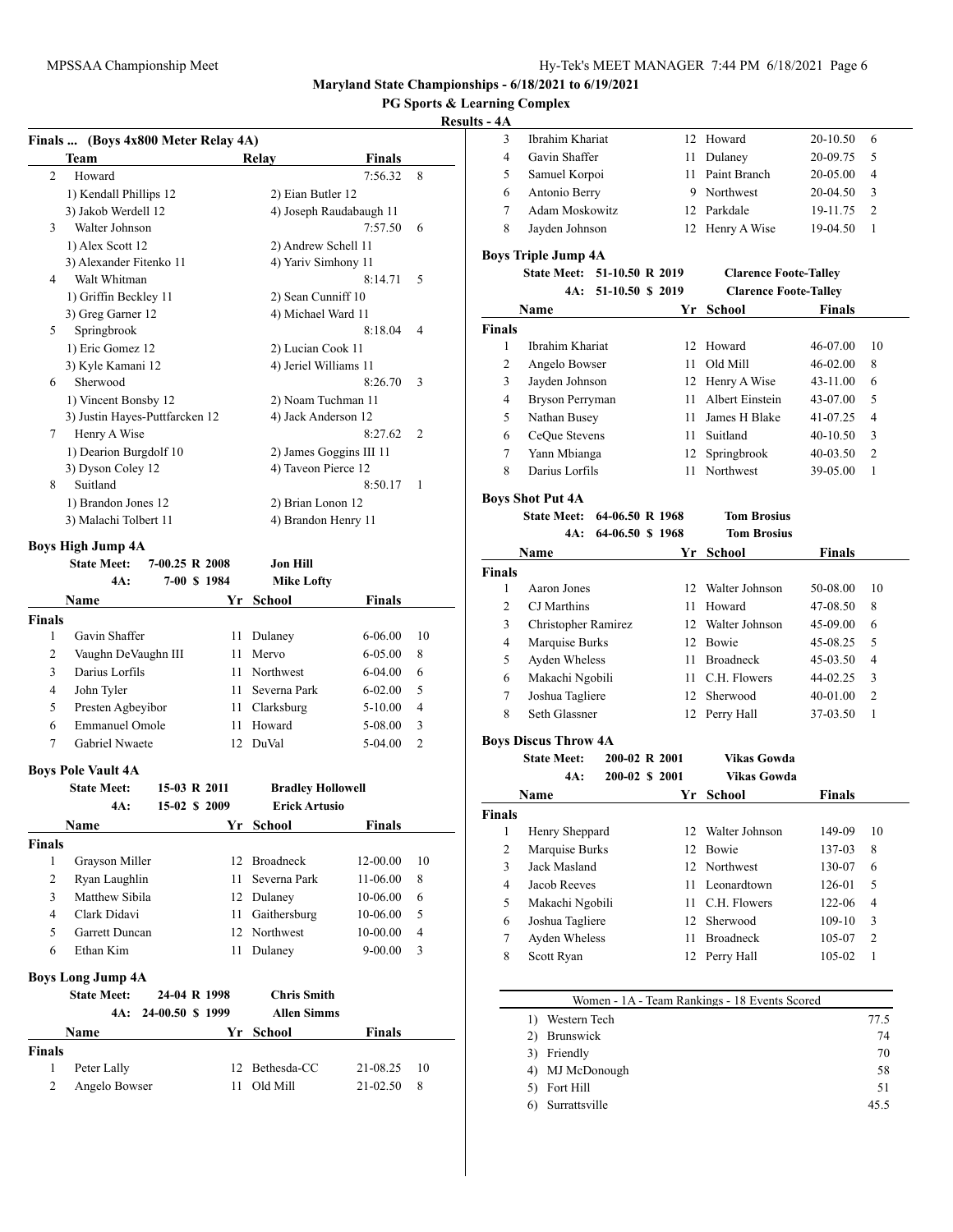# MPSSAA Championship Meet Hy-Tek's MEET MANAGER 7:44 PM 6/18/2021 Page 7

# **Maryland State Championships - 6/18/2021 to 6/19/2021**

# **PG Sports & Learning Complex**

| 7)  | Allegany                   | 29 |
|-----|----------------------------|----|
| 8)  | Northern Garrett           | 28 |
| 9)  | Perryville                 | 27 |
| 10) | Catoctin                   | 26 |
| 11) | Patterson Mill             | 25 |
| 12) | Bohemia Manor              | 22 |
| 13) | Cambridge South Dorchester | 20 |
| 13) | Pikesville                 | 20 |
| 15) | Havre De Grace             | 18 |
| 15) | Southern Garrett           | 18 |
| 17) | Largo                      | 14 |
| 18) | Dunbar                     | 11 |
| 19) | Loch Raven                 | 7  |
| 20) | Chesapeake Science Point   | 6  |
| 20) | Hancock                    | 6  |
| 22) | North Dorchester           | 4  |
| 22) | Colonel Richardson         | 4  |
| 22) | Pocomoke                   | 4  |
| 25) | Edmondson-Westside         | 3  |
| 25) | Smithsburg                 | 3  |
| 27) | Snow Hill                  | 1  |
|     |                            |    |

|     | Women - 4A - Team Rankings - 18 Events Scored |                |
|-----|-----------------------------------------------|----------------|
| 1)  | Howard                                        | 85             |
| 2)  | Urbana                                        | 73             |
| 3)  | C.H. Flowers                                  | 49             |
| 4)  | Richard Montgomery                            | 46             |
| 5)  | Northwest                                     | 38             |
| 6)  | Bowie                                         | 31             |
| 7)  | James Hubert Blake                            | 29             |
| 8)  | <b>Broadneck</b>                              | 28             |
| 8)  | Henry A Wise                                  | 28             |
| 10) | Northwood                                     | 27             |
| 11) | Quince Orchard                                | 25             |
| 12) | South River                                   | 20             |
| 13) | Walter Johnson                                | 18             |
| 14) | Mergenthaler Voc Tech                         | 17             |
| 15) | Arundel                                       | 16             |
| 15) | Leonardtown                                   | 16             |
| 17) | Meade                                         | 15             |
| 18) | Perry Hall                                    | 14             |
| 19) | Clarksburg                                    | 10             |
| 19) | Dulaney                                       | 10             |
| 19) | Winston Churchill                             | 10             |
| 22) | Thomas S Wootton                              | 8              |
| 22) | North County                                  | 8              |
| 22) | Severna Park                                  | 8              |
| 25) | Catonsville                                   | 7              |
| 26) | Eleanor Roosevelt                             | 6              |
| 26) | Sherwood                                      | 6              |
| 26) | Parkdale                                      | 6              |
| 26) | Paint Branch                                  | 6              |
| 26) | Annapolis                                     | 6              |
| 26) | Bladensburg                                   | 6              |
| 32) | Montgomery Blair                              | 4              |
| 32) | Springbrook                                   | 4              |
| 34) | Suitland                                      | 3              |
| 35) | Old Mill                                      | 2              |
| 35) | DuVal                                         | $\overline{c}$ |
|     |                                               |                |

|              | Men - 1A - Team Rankings - 18 Events Scored |      |
|--------------|---------------------------------------------|------|
| $\mathbf{D}$ | Dunbar                                      | 74   |
| 2)           | MJ McDonough                                | 54   |
| 3)           | Pikesville                                  | 43   |
| 4)           | Southern Garrett                            | 40   |
| 4)           | <b>Brunswick</b>                            | 40   |
| 6)           | Smithsburg                                  | 36.5 |
| 7)           | Friendly                                    | 32   |
| 8)           | Cambridge South Dorchester                  | 28.5 |
| 9)           | Snow Hill                                   | 28   |
| 10)          | Allegany                                    | 27   |
| 11)          | Frederick Douglass-BC                       | 26   |
| 12)          | Clear Spring                                | 22   |
| 12)          | Chesapeake Science Point                    | 22   |
| 14)          | Mardela                                     | 21   |
| 14)          | Mountain Ridge                              | 21   |
| 16)          | Bohemia Manor                               | 19   |
| 17)          | Colonel Richardson                          | 18   |
| 18)          | Northern Garrett                            | 17   |